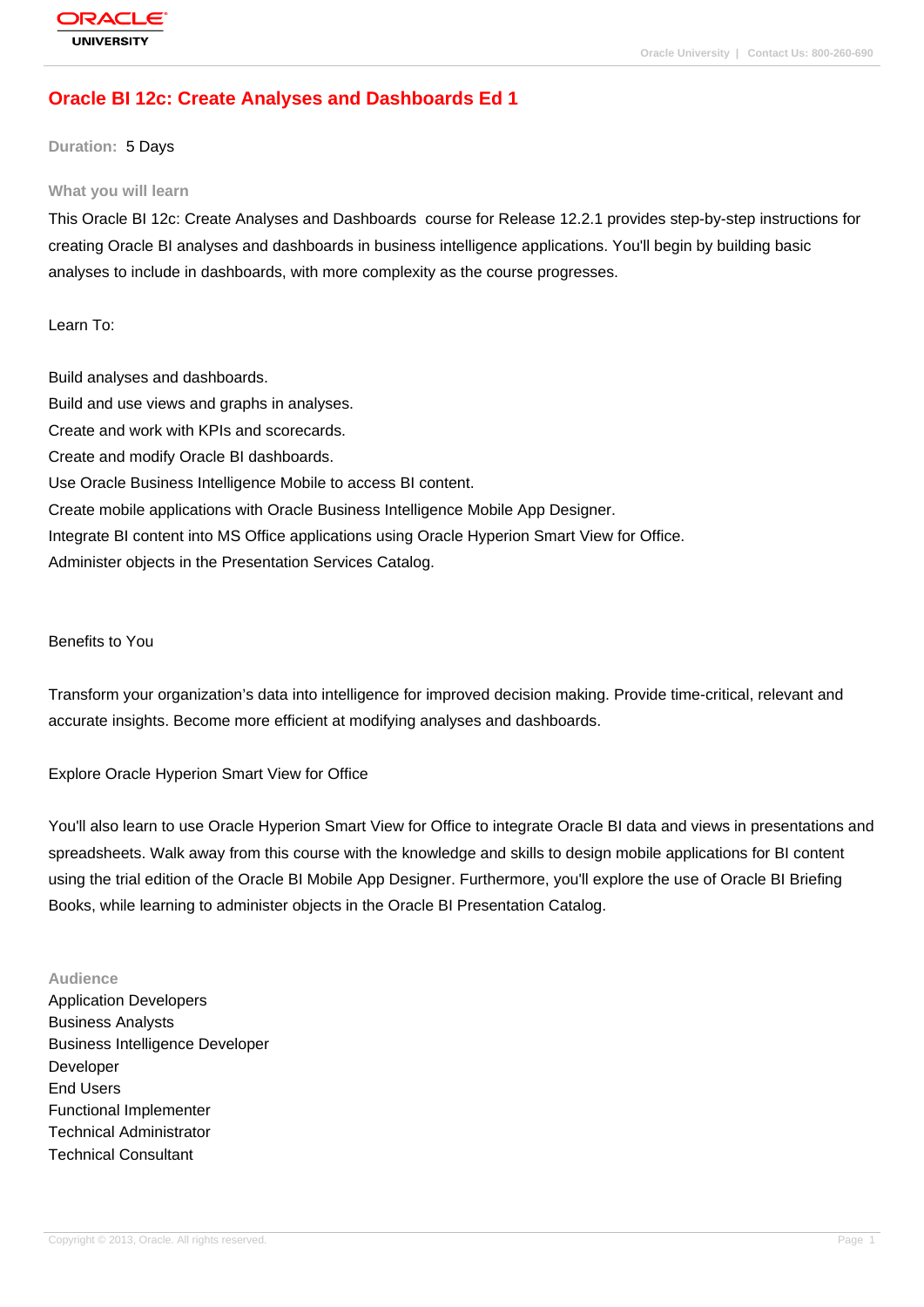#### **Course Objectives**

Build and use views and charts in analyses

Perform pre- and post-aggregate filtering using filters, groups, and selections

Create mobile applications with Oracle Business Intelligence Mobile App Designer

Add geographical mapping to analyses

Use Key Performance Indicators and Scorecards to analyze trends and meet business objectives

Use BI Mobile to access BI Content

Create and modify Interactive Dashboards

Use hierarchical columns in analyses and views

Create guided navigation links within Interactive Dashboards

Use Delivers to configure Agents to get the results of analyses and deliver them to subscribers

Create and modify Oracle Business Intelligence analyses using Analysis Editor

Perform administration tasks related to the development and configuration of Interactive Dashboards

Administer analyses and other Oracle BI objects

Use Oracle Hyperion Smart View for Office to integrate Oracle BI analysis and Interactive Dashboard content into Office documents

Combine analysis criteria across multiple subject areas and execute direct database queries

#### **Course Topics**

### **Introduction to Oracle Business Intelligence Enterprise Edition**

Introduction to Oracle BI EE Oracle BI 12c Architecture Oracle BI 12c Highlights

#### **Working with Oracle Business Intelligence Analyses**

Introduction to Oracle BI Analysis Editor Oracle BI column types Working with analyses in Oracle BI Adding basic formatting Setting analysis properties Using advanced formatting

### **Filtering Data for Analyses**

Introduction to filters and selections Creating, editing, and grouping filters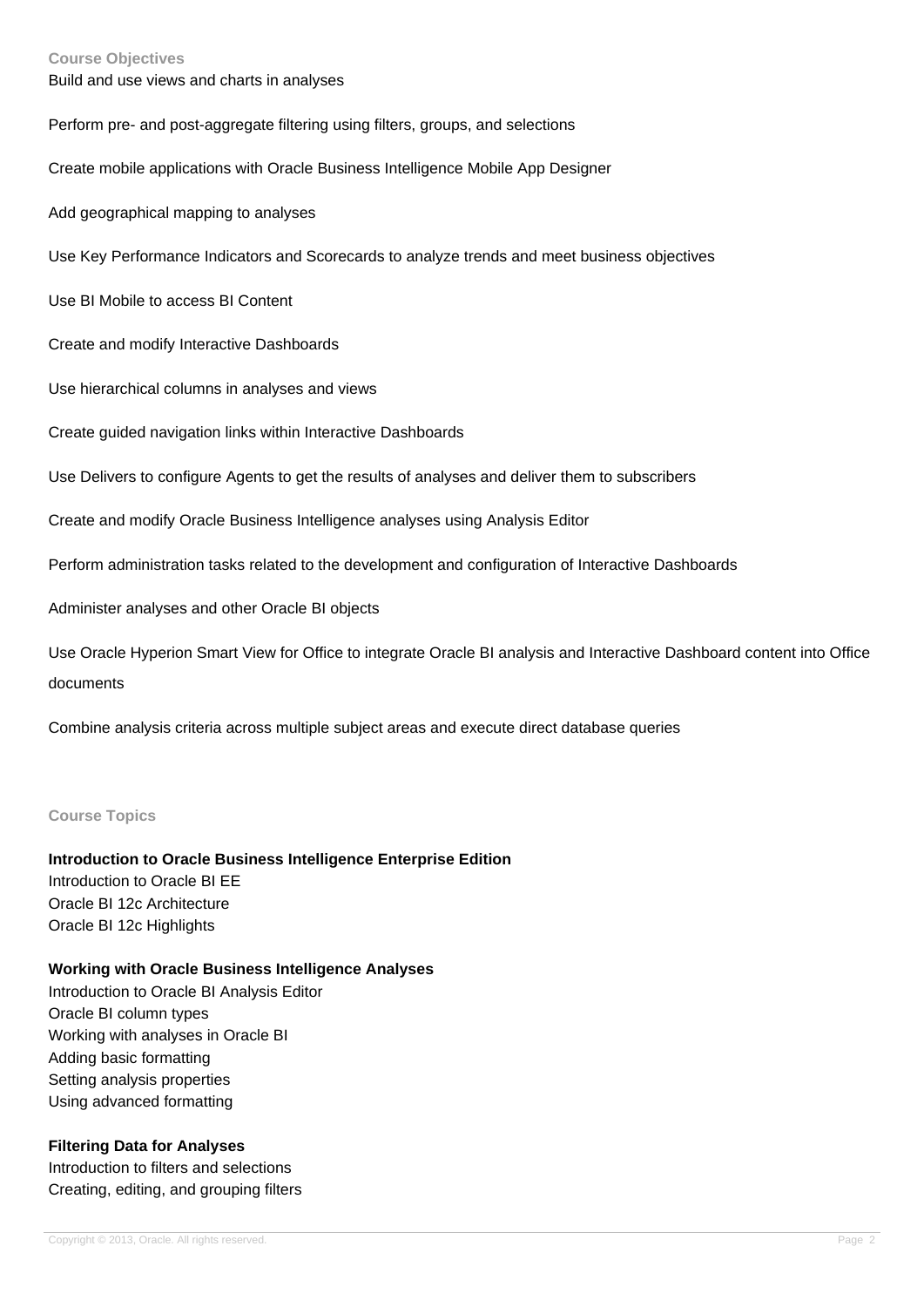Adding prompts to analyses Dynamic filtering Using saved analyses as filters

## **Selecting and Grouping Data for Analysis**

Creating selection steps Creating groups Creating calculated items Creating direct database analysis requests Including advanced SQL clauses in your analysis

### **Advance Visualization in Analysis**

Introduction to views, graphs, and editors Working with views in Compound Layouts Creating and editing graphs Performing common view tasks

## **Showing Results with Pivot Tables**

Creating, arranging, and formatting a pivot table Using hierarchical columns Sorting in pivot tables Setting aggregation and using totals Showing an item's relative value Building calculations and displaying running sums

## **Working with Additional Views in Analyses**

Creating simple and advanced trellis views Creating performance tile views Working other view types like Treemap and Heat Matrix Linking master-detail views

### **Visualizing Data on Maps**

Oracle spatial components Managing map data Creating and editing Map views Interacting with map views Other applications and points of integration for map views

# **Creating Oracle Business Intelligence Dashboards**

Creating and editing dashboards Using the Dashboard Builder Exploring dashboard object properties and options Publishing dashboard pages Creating personal customizations and using other page options

### **Configuring Oracle Business Intelligence Dashboards**

Exploring types of dashboard content Embedding content in dashboards

### **Creating Dashboard Prompts and Variables**

Understanding variables Adding a named dashboard prompt to a dashboard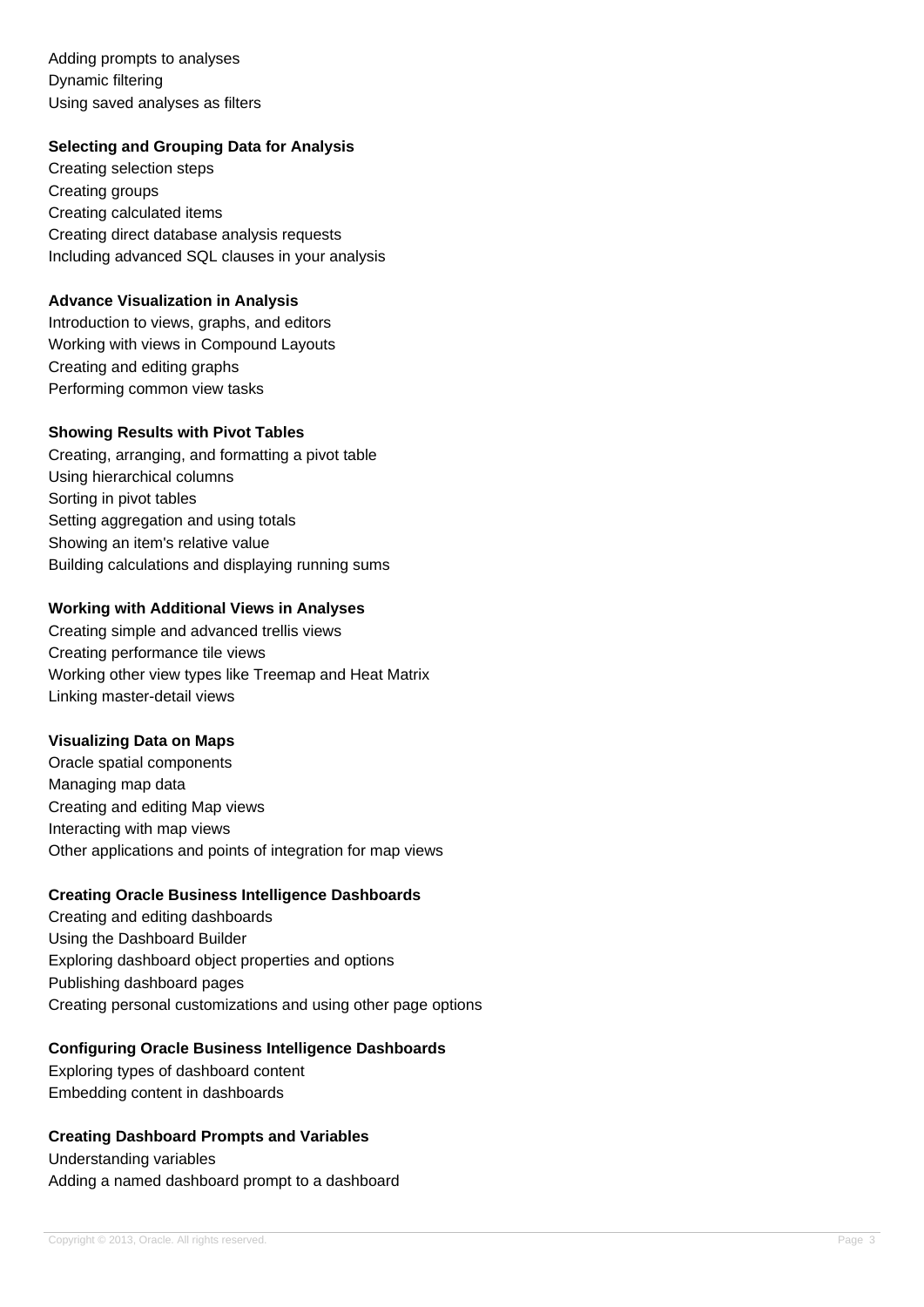Adding a hidden named dashboard prompt to a dashboard Creating additional prompt page and setting page preferences Adding variable prompts to a dashboard

## **Scorecards and Key Performance Indicators**

Objects and components of Oracle Scorecard and Strategy Management Key Performance Indicator (KPI) overview Scorecard document types Creating scorecards and KPIs Creating scorecard documents Editing scorecards and KPIs

# **Visual Analyzer, BI Ask, and Data Mashup**

Creating Visual Analyzer Projects Adding and rearranging the Visualizations BI Ask Data Mashups

## **Working with BI Content in Smart View**

Working with Views in Smart View Clients Customizing BI data in MS Office Copying and pasting views between Smart View clients Inserting BI views in to Smart View clients Creating and publishing views using the View Designer Federating data from multiple data sources

## **Oracle Business Intelligence Mobile**

Downloading and using the Oracle BI mobile application Navigating the Oracle BI mobile application Working with favorites and local content Working with BI content Oracle BI Mobile Security Toolkit

# **Using Oracle Business Intelligence Delivers**

Configuring delivery devices and adding delivery profiles Adding an Alert Section to a dashboard Configuring an Agent Using Analysis and KPI conditions to deliver content with Agents Subscribing to an Agent

### **Administering the Presentation Catalog**

Oracle BI and catalog security overview Managing security using roles Understanding security inheritance Setting object permissions Setting system privileges Archiving catalog items Working with Oracle BI Briefing Books

### **Direct Database Analysis**

Direct Database Analysis Overview Changing Direct Database Analysis Privileges